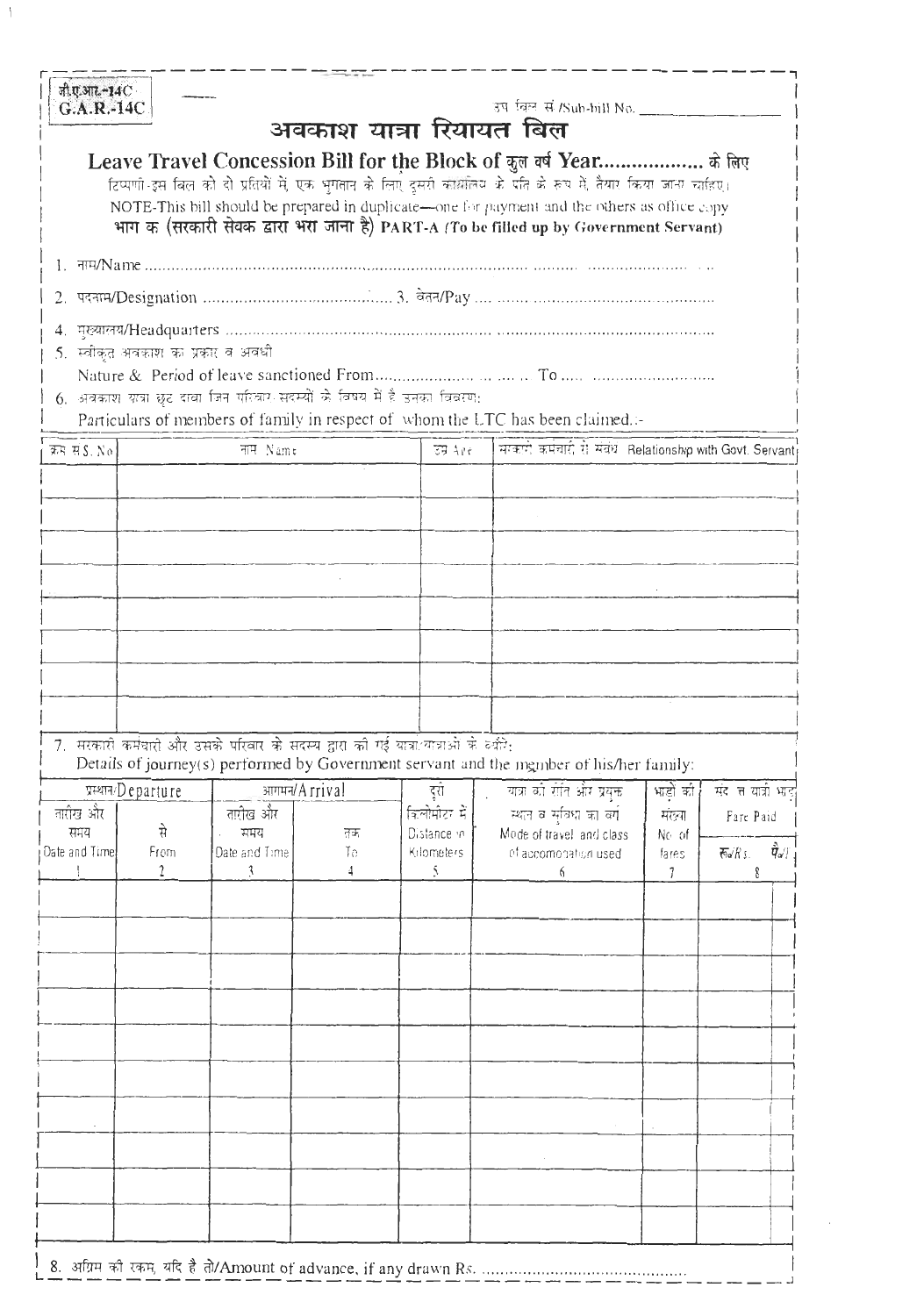|     |                                                                           |                         |                                                                       | —2/110—        |                                                                                                                                                                                                                                                  |            |                                                           |
|-----|---------------------------------------------------------------------------|-------------------------|-----------------------------------------------------------------------|----------------|--------------------------------------------------------------------------------------------------------------------------------------------------------------------------------------------------------------------------------------------------|------------|-----------------------------------------------------------|
| 19. |                                                                           |                         |                                                                       |                | यात्रा को विशिष्टियां, जिसके लिए सरकारी सेवक ने उस निवास-वर्ग से, जिसका वह हकदार है --से उच्चतर वर्ग की सुविधा का उपयोग किया हो।                                                                                                                 |            |                                                           |
|     | (स्वीकृति संख्या व तिथि दौ जाए) :-                                        |                         |                                                                       |                |                                                                                                                                                                                                                                                  |            |                                                           |
|     |                                                                           |                         |                                                                       |                | Particulars of journey (s) for which higher class of accommodation than the one to which the                                                                                                                                                     |            |                                                           |
|     |                                                                           |                         |                                                                       |                | Government servant is entitled was used. (Sanction No. and Date to be given):-<br>वह वर्ग जिसका विह वर्ग जिसमें वास्तविक                                                                                                                         | भाडों की   |                                                           |
|     | स्यान Place                                                               |                         | वाहन का<br>प्रकार                                                     | हकदार है       | रूप से यात्रा को है                                                                                                                                                                                                                              | संख्या     | प्रदत्त<br>भाडा                                           |
|     | र्म                                                                       | तक                      | Mode of                                                               | Class to       | Class to which                                                                                                                                                                                                                                   | No. of     | Fare Paid                                                 |
|     | From                                                                      | To<br>2                 | Conveyance                                                            | which entitled | actually travelled<br>5                                                                                                                                                                                                                          | Fares<br>6 | $E_*/R$ s.<br>4./P<br>7                                   |
|     |                                                                           |                         |                                                                       |                |                                                                                                                                                                                                                                                  |            |                                                           |
|     |                                                                           |                         |                                                                       |                |                                                                                                                                                                                                                                                  |            |                                                           |
|     |                                                                           |                         |                                                                       |                |                                                                                                                                                                                                                                                  |            |                                                           |
|     |                                                                           |                         |                                                                       |                |                                                                                                                                                                                                                                                  |            |                                                           |
|     |                                                                           |                         |                                                                       |                |                                                                                                                                                                                                                                                  |            |                                                           |
|     |                                                                           |                         |                                                                       |                |                                                                                                                                                                                                                                                  |            |                                                           |
|     |                                                                           |                         |                                                                       |                |                                                                                                                                                                                                                                                  |            |                                                           |
|     |                                                                           |                         |                                                                       |                |                                                                                                                                                                                                                                                  |            |                                                           |
|     |                                                                           |                         |                                                                       |                |                                                                                                                                                                                                                                                  |            |                                                           |
|     |                                                                           |                         |                                                                       |                |                                                                                                                                                                                                                                                  |            |                                                           |
|     |                                                                           |                         |                                                                       |                |                                                                                                                                                                                                                                                  |            |                                                           |
|     |                                                                           |                         |                                                                       |                |                                                                                                                                                                                                                                                  |            |                                                           |
|     |                                                                           |                         |                                                                       |                |                                                                                                                                                                                                                                                  |            |                                                           |
|     |                                                                           |                         |                                                                       |                |                                                                                                                                                                                                                                                  |            |                                                           |
|     |                                                                           |                         |                                                                       |                |                                                                                                                                                                                                                                                  |            |                                                           |
|     |                                                                           |                         |                                                                       |                |                                                                                                                                                                                                                                                  |            |                                                           |
| 10. |                                                                           |                         | रेल से जुड़े स्थानों के बीच सड़क से की गई यात्रा/यात्राओं के ब्यौरे:- |                | Details of journey (s) performed by road between places connected by rail                                                                                                                                                                        |            |                                                           |
|     |                                                                           |                         |                                                                       |                | वह वर्ग जिसका हकदार है                                                                                                                                                                                                                           |            |                                                           |
|     | त्यानों के नाम/Name of Places                                             |                         |                                                                       |                |                                                                                                                                                                                                                                                  |            | रेल भाड़ा/Rail Fare<br>$\partial Q/P.$<br>रू <i>/Rs</i> . |
|     | मे From                                                                   | तक To<br>$\overline{2}$ |                                                                       |                | Class to which entitled<br>3                                                                                                                                                                                                                     |            | 4                                                         |
|     |                                                                           |                         |                                                                       |                |                                                                                                                                                                                                                                                  |            |                                                           |
|     |                                                                           |                         |                                                                       |                |                                                                                                                                                                                                                                                  |            |                                                           |
|     |                                                                           |                         |                                                                       |                |                                                                                                                                                                                                                                                  |            |                                                           |
|     |                                                                           |                         |                                                                       |                |                                                                                                                                                                                                                                                  |            |                                                           |
|     |                                                                           |                         |                                                                       |                |                                                                                                                                                                                                                                                  |            |                                                           |
|     |                                                                           |                         |                                                                       |                |                                                                                                                                                                                                                                                  |            |                                                           |
|     |                                                                           |                         |                                                                       |                |                                                                                                                                                                                                                                                  |            |                                                           |
|     |                                                                           |                         |                                                                       |                |                                                                                                                                                                                                                                                  |            |                                                           |
|     |                                                                           |                         |                                                                       |                |                                                                                                                                                                                                                                                  |            |                                                           |
|     |                                                                           |                         |                                                                       |                |                                                                                                                                                                                                                                                  |            |                                                           |
|     |                                                                           |                         |                                                                       |                |                                                                                                                                                                                                                                                  |            |                                                           |
|     |                                                                           |                         |                                                                       |                |                                                                                                                                                                                                                                                  |            |                                                           |
|     |                                                                           |                         |                                                                       |                |                                                                                                                                                                                                                                                  |            |                                                           |
|     |                                                                           |                         |                                                                       |                |                                                                                                                                                                                                                                                  |            |                                                           |
|     | प्रमाणित किया जाता है कि Certified that the ::                            |                         |                                                                       |                |                                                                                                                                                                                                                                                  |            |                                                           |
| L.  | उपर्युक्त जानकारी मेरे सर्वोत्तम ज्ञान और विश्वास के अनुसार सही है।       |                         |                                                                       |                |                                                                                                                                                                                                                                                  |            |                                                           |
|     | Information as given above, is true, the best of my knowledge and belief. |                         |                                                                       |                |                                                                                                                                                                                                                                                  |            |                                                           |
| 2.  |                                                                           |                         |                                                                       |                | कि मेरे/मेरी पति/पति सरकारी सेवा में नहीं हैं/कि मेरे/मेरी पति/पत्नि सरकारी सेवा में हैं और उन्होंने अपने लिए अथवा परिवार के किसी                                                                                                                |            |                                                           |
|     |                                                                           |                         |                                                                       |                | भी सदस्य के द्वारा सम्बन्धित That my husband/wife is not employed in Govt. service/that my husband/wife is employed in<br>Govt. service and the concession has not been availed of by him/her separately of himself/herself or any of the family |            |                                                           |
|     |                                                                           |                         |                                                                       |                |                                                                                                                                                                                                                                                  |            |                                                           |
|     |                                                                           |                         |                                                                       |                |                                                                                                                                                                                                                                                  |            |                                                           |
|     | तारीख/Date                                                                |                         |                                                                       |                |                                                                                                                                                                                                                                                  |            |                                                           |
|     |                                                                           |                         |                                                                       |                | सरकारी सेवक के हस्ताक्षार/Signature of the Govt. Servant                                                                                                                                                                                         |            |                                                           |

L.

Ï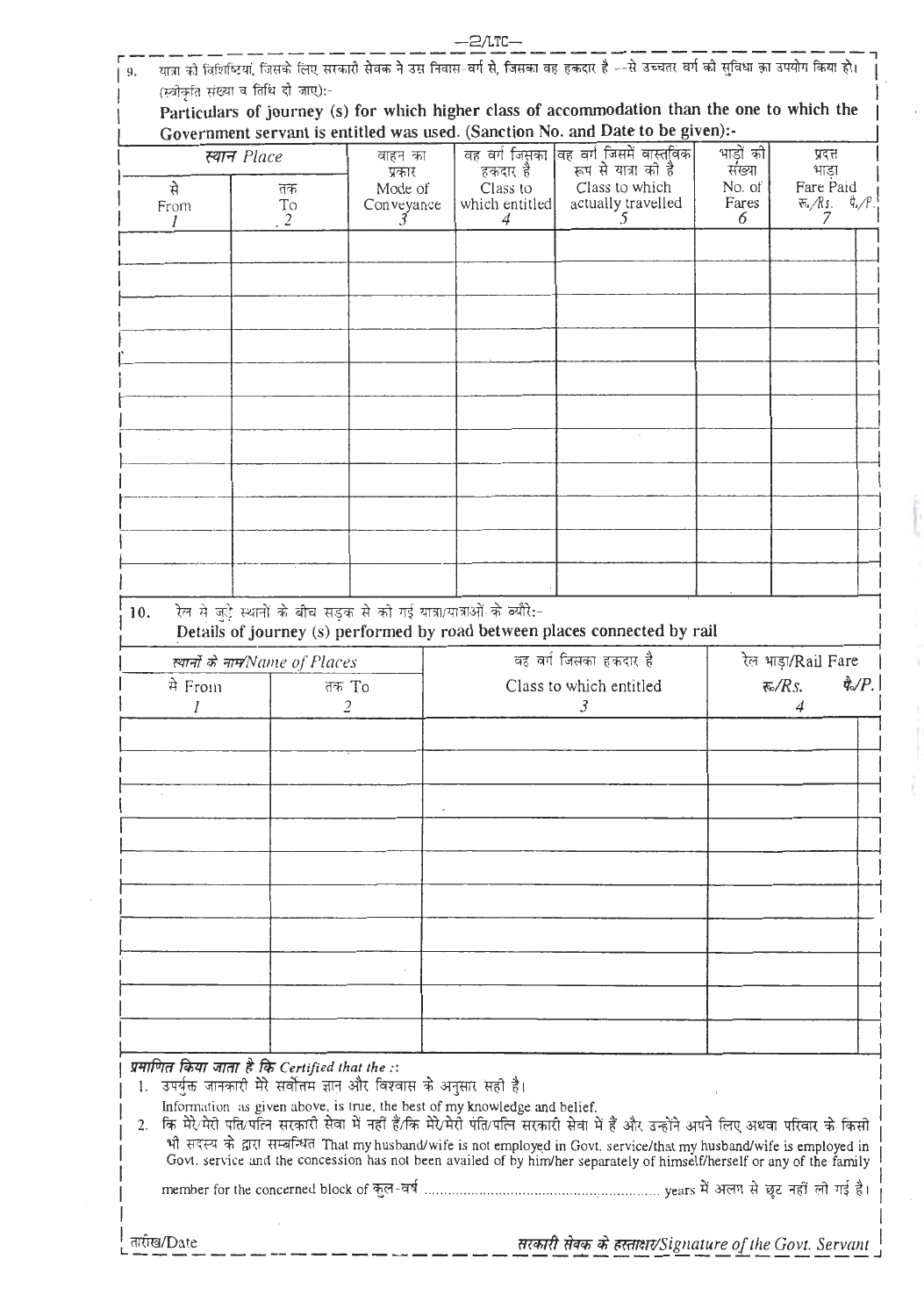|                                                                            | 3/LTC--                                                                                                                                                                                                                                                                                                                                                                  |                                                                |  |
|----------------------------------------------------------------------------|--------------------------------------------------------------------------------------------------------------------------------------------------------------------------------------------------------------------------------------------------------------------------------------------------------------------------------------------------------------------------|----------------------------------------------------------------|--|
|                                                                            | भाग-ख (बिल अनुभाग में भरा जाना है।)                                                                                                                                                                                                                                                                                                                                      |                                                                |  |
|                                                                            | PART-B (To be filled in the Bill Section)                                                                                                                                                                                                                                                                                                                                |                                                                |  |
|                                                                            |                                                                                                                                                                                                                                                                                                                                                                          |                                                                |  |
|                                                                            |                                                                                                                                                                                                                                                                                                                                                                          |                                                                |  |
| 1.                                                                         |                                                                                                                                                                                                                                                                                                                                                                          |                                                                |  |
|                                                                            | The net entitelment on account of Leave Travel Concession works out to                                                                                                                                                                                                                                                                                                   | <b>E</b> . Rs.                                                 |  |
|                                                                            | as detailed below :-                                                                                                                                                                                                                                                                                                                                                     |                                                                |  |
|                                                                            |                                                                                                                                                                                                                                                                                                                                                                          |                                                                |  |
| (ক)                                                                        | रेल/वायुयान/बस/स्टीमर भाड़ा                                                                                                                                                                                                                                                                                                                                              |                                                                |  |
| (a)                                                                        | Railway/air/bus/steamer fare Rs.                                                                                                                                                                                                                                                                                                                                         |                                                                |  |
| (ख)                                                                        | <i>घटाऐँ</i> ली गई अग्रिम की रकम, द्वारा वाउचर                                                                                                                                                                                                                                                                                                                           |                                                                |  |
|                                                                            | सं.  तारीख                                                                                                                                                                                                                                                                                                                                                               |                                                                |  |
| (b)                                                                        | Less amount of advance drawn vide voucher                                                                                                                                                                                                                                                                                                                                |                                                                |  |
|                                                                            |                                                                                                                                                                                                                                                                                                                                                                          |                                                                |  |
|                                                                            |                                                                                                                                                                                                                                                                                                                                                                          |                                                                |  |
|                                                                            | शेष राशि/Net amount                                                                                                                                                                                                                                                                                                                                                      |                                                                |  |
| (2)                                                                        |                                                                                                                                                                                                                                                                                                                                                                          |                                                                |  |
| (2)                                                                        | The expenditure is debitable to ------------------------------                                                                                                                                                                                                                                                                                                           |                                                                |  |
|                                                                            |                                                                                                                                                                                                                                                                                                                                                                          |                                                                |  |
|                                                                            |                                                                                                                                                                                                                                                                                                                                                                          |                                                                |  |
|                                                                            | बित लिपिक के आद्यक्षर                                                                                                                                                                                                                                                                                                                                                    | आदान और सँवितरक अधिकारी के हस्ताक्षर                           |  |
|                                                                            | Initials of Bill Clerk                                                                                                                                                                                                                                                                                                                                                   | Signature of Drawing & Disbursing Officer                      |  |
|                                                                            |                                                                                                                                                                                                                                                                                                                                                                          |                                                                |  |
|                                                                            |                                                                                                                                                                                                                                                                                                                                                                          |                                                                |  |
|                                                                            |                                                                                                                                                                                                                                                                                                                                                                          |                                                                |  |
|                                                                            |                                                                                                                                                                                                                                                                                                                                                                          | प्रतिहस्ताक्षरित Countersigned                                 |  |
|                                                                            |                                                                                                                                                                                                                                                                                                                                                                          | नियंत्रक अधिकारी के हस्ताक्षर Signature of Controlling Officer |  |
|                                                                            |                                                                                                                                                                                                                                                                                                                                                                          |                                                                |  |
|                                                                            |                                                                                                                                                                                                                                                                                                                                                                          |                                                                |  |
|                                                                            | प्रमाणित किया जाता है कि सेवा-पुस्तिका में आवश्यक प्रविष्टियाँ कर दीं गई हैं                                                                                                                                                                                                                                                                                             |                                                                |  |
|                                                                            |                                                                                                                                                                                                                                                                                                                                                                          |                                                                |  |
|                                                                            |                                                                                                                                                                                                                                                                                                                                                                          |                                                                |  |
|                                                                            |                                                                                                                                                                                                                                                                                                                                                                          |                                                                |  |
| Certified that the necessary entries have been made in the Service Book of |                                                                                                                                                                                                                                                                                                                                                                          |                                                                |  |
|                                                                            |                                                                                                                                                                                                                                                                                                                                                                          |                                                                |  |
|                                                                            |                                                                                                                                                                                                                                                                                                                                                                          |                                                                |  |
|                                                                            |                                                                                                                                                                                                                                                                                                                                                                          |                                                                |  |
|                                                                            |                                                                                                                                                                                                                                                                                                                                                                          |                                                                |  |
|                                                                            |                                                                                                                                                                                                                                                                                                                                                                          |                                                                |  |
|                                                                            | $\hat{\mathbf{n}}$ $\mathbf{m}$ $\mathbf{n}$ $\mathbf{n}$ $\mathbf{n}$ $\mathbf{n}$ $\mathbf{n}$ $\mathbf{n}$ $\mathbf{n}$ $\mathbf{n}$ $\mathbf{n}$ $\mathbf{n}$ $\mathbf{n}$ $\mathbf{n}$ $\mathbf{n}$ $\mathbf{n}$ $\mathbf{n}$ $\mathbf{n}$ $\mathbf{n}$ $\mathbf{n}$ $\mathbf{n}$ $\mathbf{n}$ $\mathbf{n}$ $\mathbf{n}$ $\mathbf{n}$ $\mathbf{n}$ $\mathbf{n}$ $\$ |                                                                |  |

 $\overline{\phantom{a}}$ 

 $\mathbf{\mathbf{I}}$  $\overline{\phantom{a}}$  $\overline{\phantom{a}}$  $\mathbf{I}$  $\mathbf{I}$ 

रीवा पुस्तिका को प्रविष्टियों को सत्यापित कर सकने वाले नियमित अधिकारी के हस्ताक्षर<br>| Signature of the Officer authorised to attest entries in the Service Book